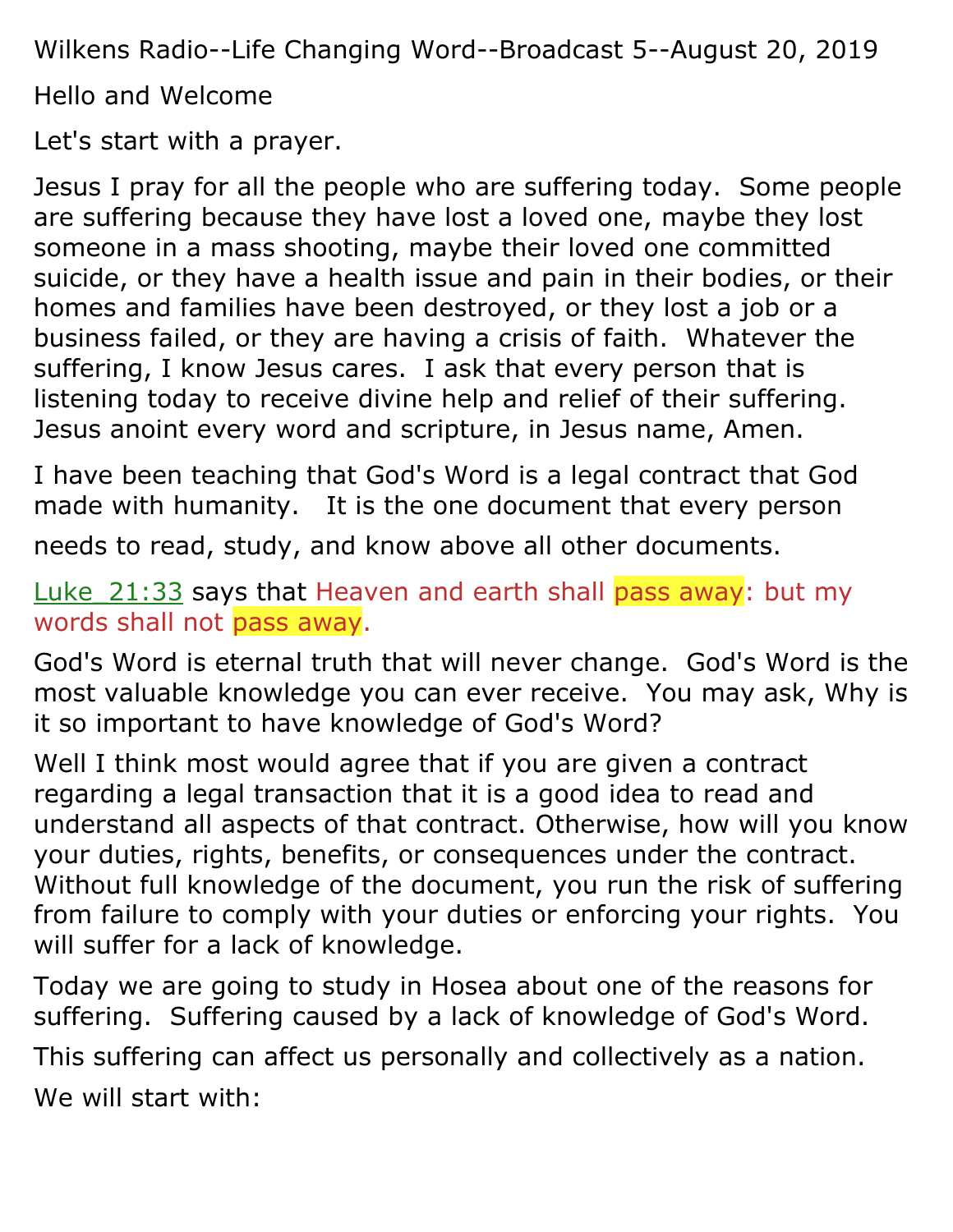Hosea chapter 4 verse 1: Hear the word of the LORD, ye children of Israel: for the LORD hath a legal grievance with the inhabitants of the land, because *there is* no truth, nor mercy, nor knowledge of God in the land.

I want to substitute the name of Israel with the name America. Hear the word of the LORD, people of America: for the LORD hath a legal grievance with the inhabitants of the land, because *there is* no truth, nor mercy, nor knowledge of God in the land.

We have allowed God, God's Word, God's commandments, and prayer to be ripped from our schools and the public domain.

Consequently, truth, mercy, and knowledge of God has been removed from the land and God has a LEGAL grievance with the people of America.

If God has a LEGAL grievance with your country, there will be great suffering. The people of America are suffering.

Now look at,

Hos 4:2 By swearing, and lying, and killing, and stealing, and committing adultery, they employ violence, so that one act of bloodshed follows closely on another.

There are few places that you can go that you and your children are not exposed to the worst language. You hear swearing and cursing at the mall, the restaurant, and the park. Foul language is all over the radio, TV, movies, music, and the internet. You can't go to work without hearing even educated people that are suppose to have a more expanded knowledge of the English vocabulary cursing as a way to express themselves.

You turn on the news and hear about how our leaders are liars and once very respected employees of institutions like the FBI are conspiring to lie to the citizens they are suppose to serve with integrity.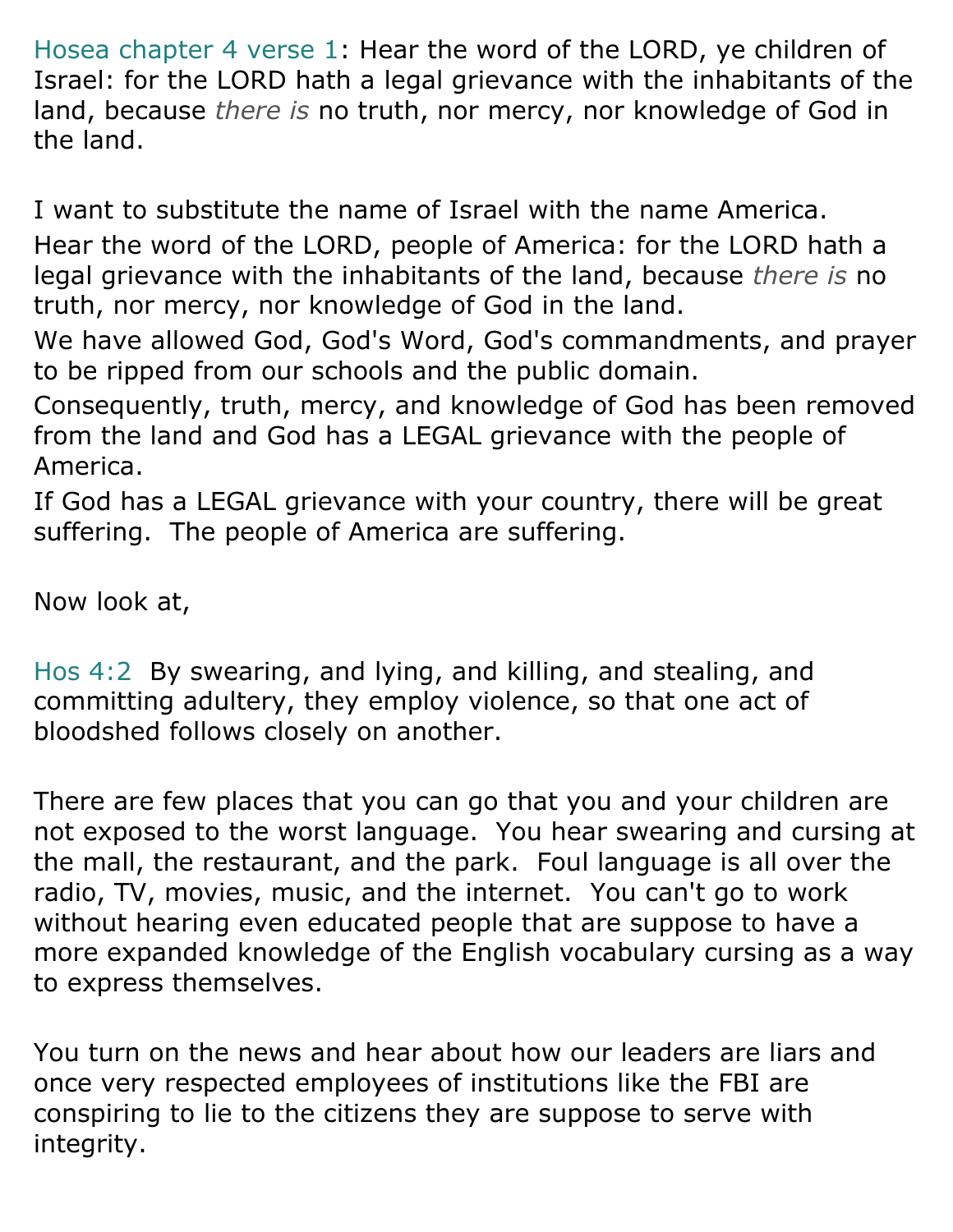What about killing and murders in America. Our police officers are now targets to be ambushed and killed in cold blood. Gang wars and drive by shootings in our neighborhoods.

And why is anyone shocked at mass shootings in our schools, at concerts, churches, places of employment, or other places people gather . While I support law enforcement and the government trying to prevent these tragedies, I don't believe that tougher gun laws is the answer.

Guns are not evil of themselves. They are just an object that when they are put in the hands of evil men with evil hearts or mental impairment, they can be used to commit violent acts.

However, a gun in the hands of a law abiding citizen could prevent or reduce the death and destruction intended by a person who is evil or mentally impaired.

I also want to mention that many people that should seek mental health treatment know, that by doing so, it will probably only restrict their rights in the future and so they do not seek help.

Consequently, the more the government tries to restrict gun ownership the more the public will resist and the gun laws and the red flags will not achieve their intended purpose of reducing mass shootings and gun violence.

Gun violence is due to a heart condition, you could say it is a spiritual and moral condition, that no man made law has power to eliminate.

The answer is put God and Godly values back into the public domain and teach the future generations God's Word and for America to repent and turn back to God.

I just read to you from God's Word what employs violence and that one act of bloodshed will just follow another unless we stop sinning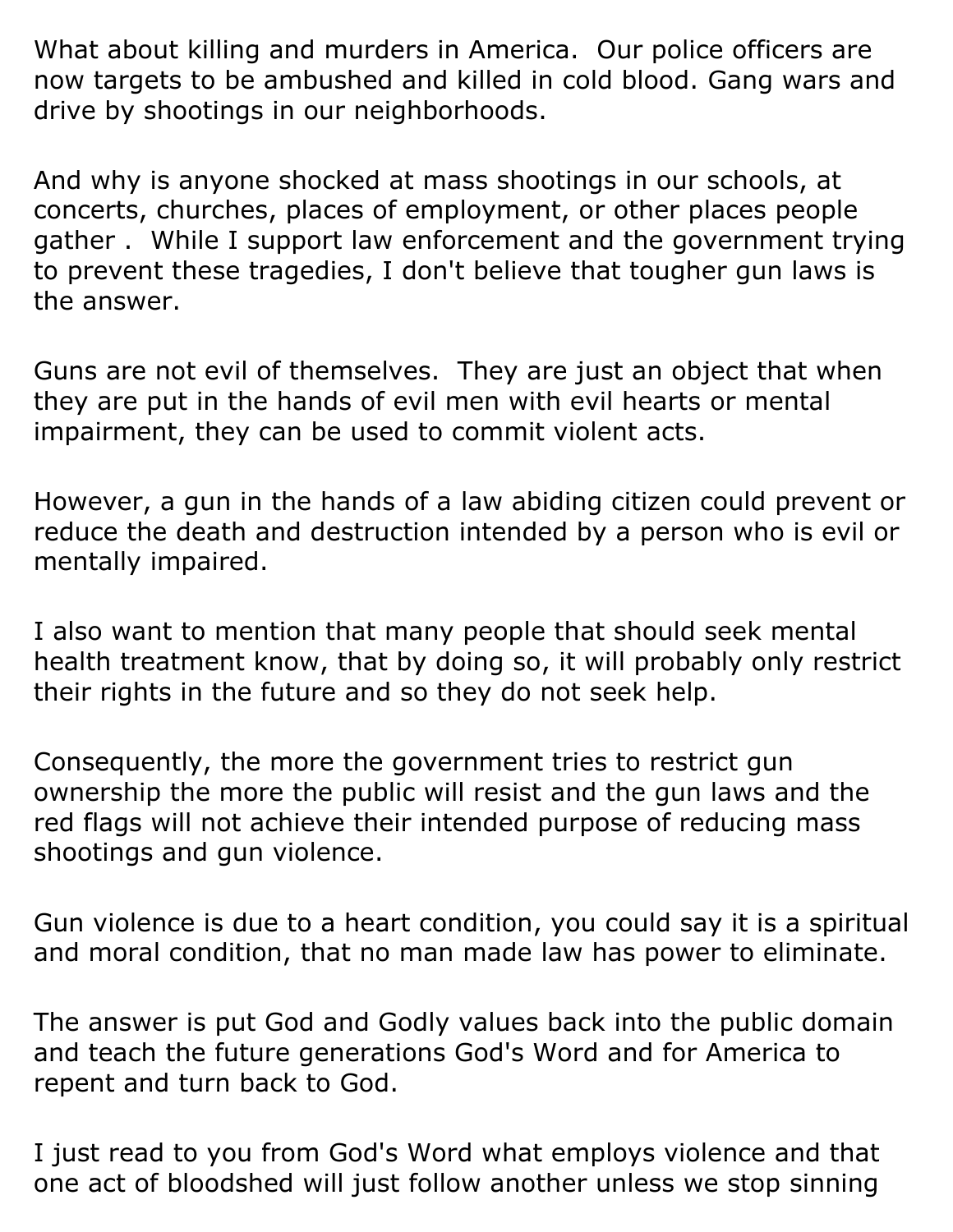against God. Man-made laws will not work, only God's Word has the ability to change the hearts and minds of people and the only answer to what troubles America is humble yourself before God, repent of your sins, turn from your wicked ways, and call upon God to heal our nation.

Now I know that these terrible mass shootings get a lot of news and headlines, but what about abortions. Talk about mass murder. I will call abortion what it is. It is murder. It is not a Choice, it is legalized, socially accepted, government approved mass murder. A society is only as strong as its weakest link. Our unborn, but very much alive, living children in a mother's womb are our most vulnerable link in the chain of life. What is worse it is the shedding of innocent blood.

In Proverbs 6:16-19 These six *things* doth the LORD hate: yea, seven *are* an abomination unto him:

A proud look, a lying tongue, and hands that shed innocent blood, An heart that devises wicked imaginations, feet that be swift in running to mischief,

A false witness *that* speaks lies, and he that sows discord among brethren.

God says He HATES hands that shed innocent blood. Sounds like God is very serious about having the blood of millions of innocent babies on our hands. It is our responsibility to have laws that reflect our personal values. God will not hold us blameless as a nation.

Let's continue with:

Hos 4:3 Therefore shall the land continually mourn, and every one that lives in it shall languish and experience tragic suffering, along with the beasts of the field, and with the birds of heaven; yea, the fishes of the sea also shall be taken away.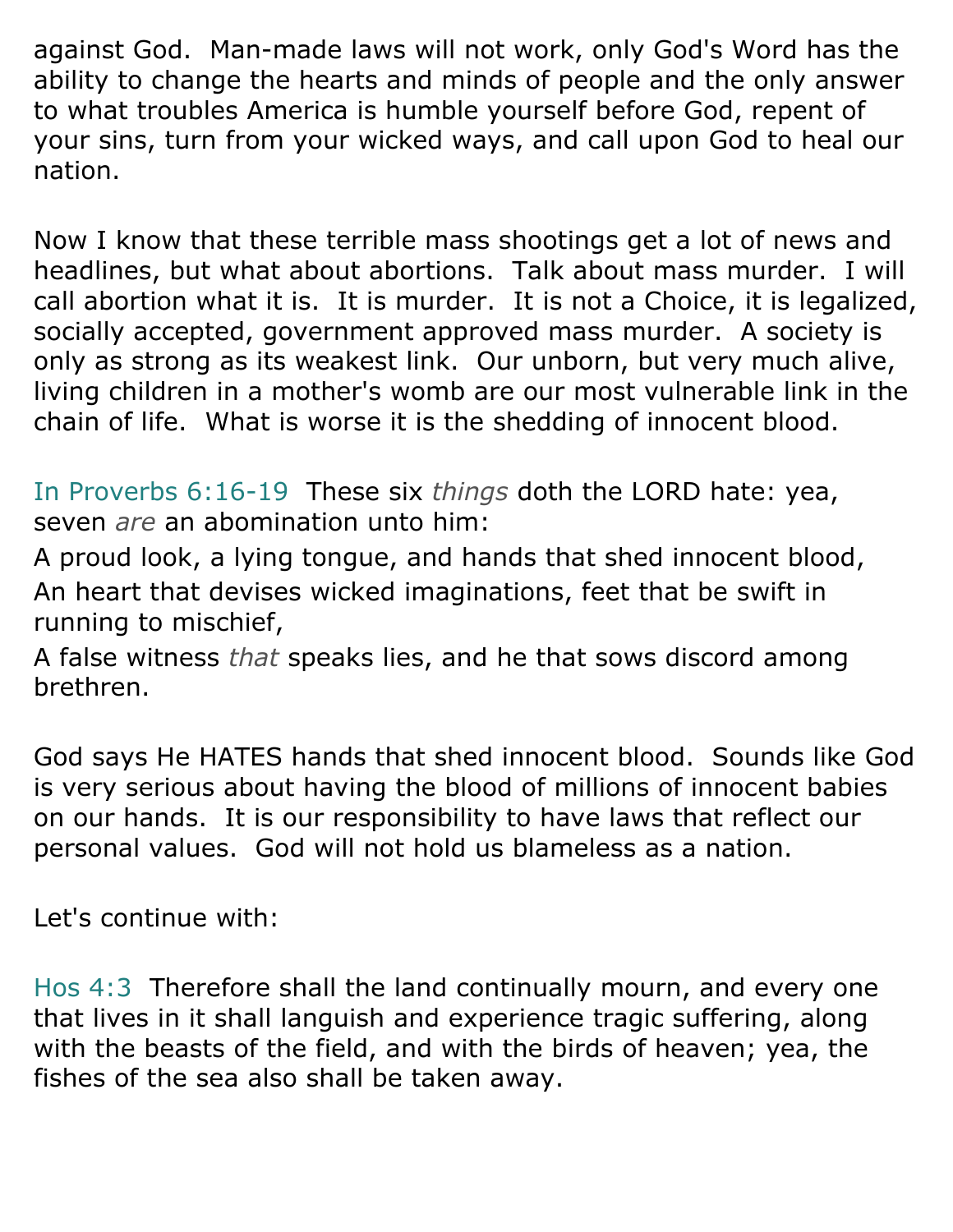Everywhere we look people are suffering and mourning in America. People are losing children to drugs, gangs, mass shootings, and suicide.

Even nature is suffering. Wild fires have destroyed lives and homes of people and animal habitats. Wicked weather has caused massive destruction. Earthquakes and volcanoes are producing suffering on American soil. Red tides and fish kills in our bays and oceans. I think God is trying to tell the people of America that we need to read His Word, study His Word, and DO His Word or there will be consequences!

Now let's read:

Hos 4:4 Yet no one finds fault nor rebukes, nor corrects one another: I think this scripture can be applied to us personally, but also to our public officials and the laws they pass or uphold for the country. I believe that we should vote immoral and ungodly officials out of office. I believe that ministers of the Word of God and Christian citizens should rebuke and correct officials that are behaving immorally and call for their resignations. I also believe public officials that are not standing up for Godly values and passing laws that allow activities that are ungodly to exist or continue should be voted out of office.

I say this because God is NOT Playing, look at these scriptures:

Hos 4:5 Therefore you will fall in the day, and also shall fall in the night, and I will destroy thy mother.

**Hos 4:6** My people are destroyed for lack of knowledge: You rejected knowledge of God's laws, God's Word, God's commandments, where God reveal His divine will, because you have rejected God's knowledge, God will also reject us. Since you have forgotten the law of God, He will also forget your children.

Our American documents state that the government shall be for and by the people. Ultimately, we the people, are responsible for the kind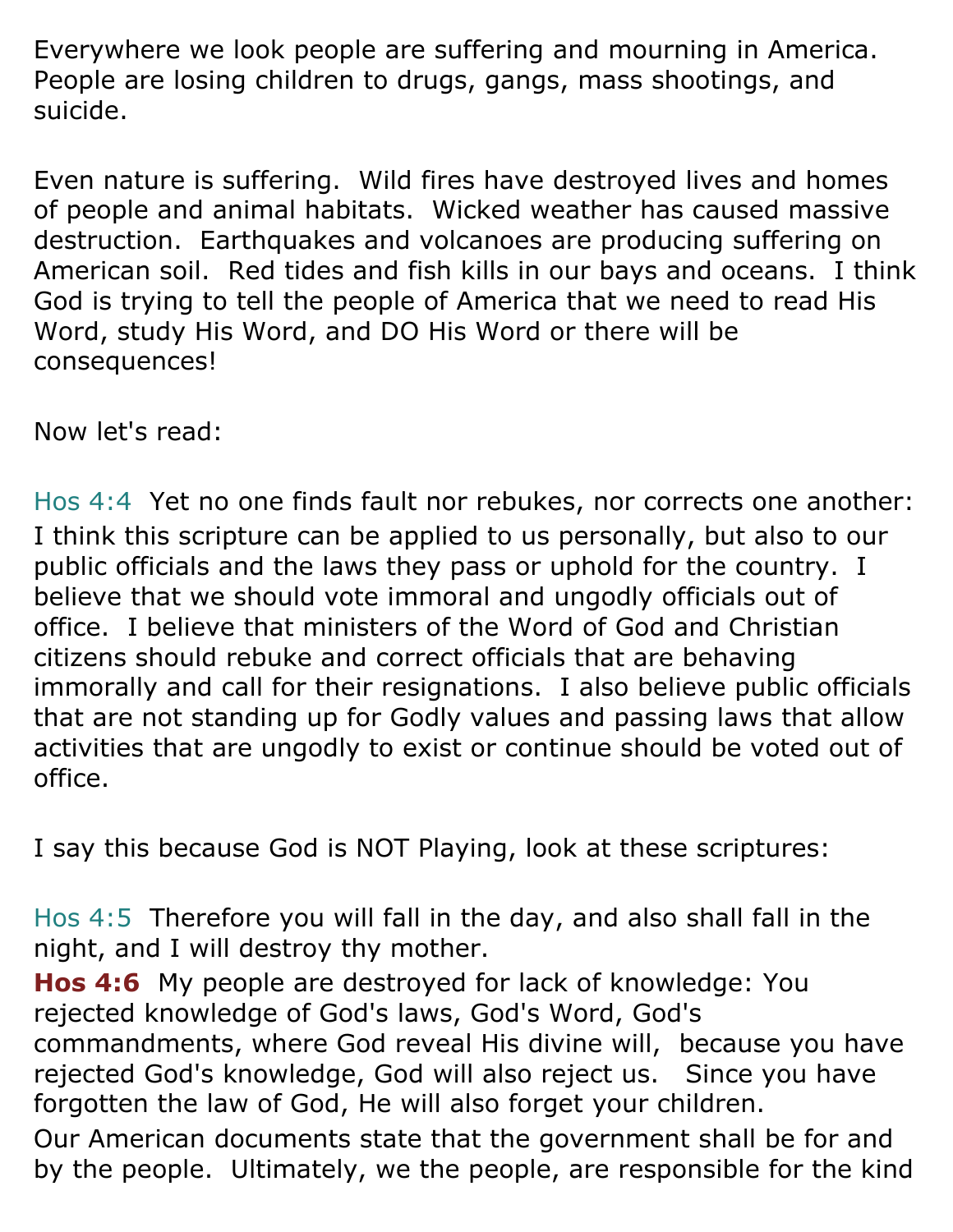of government we have. If we allow, unbelievers and unrighteous elected officials to stay in our government, then God plainly states in these scriptures there will be consequences.

Do you love your children? Do you want God Almighty to forget your children? Well then wake up and get active in the process that determines who will be passing and enforcing the laws of America. Wake up and read and study and DO God's Word personally. You and your children and America is suffering because you LACK knowledge of the most important document that has ever been written. That is the eternal Word of God, the Bible.

Let's continue with:

Hos 4: 7-10 The more they were increased and gained power, the more they sinned against me: *therefore* will I change their glory into shame.

They set their heart on wickedness.

I will punish them for their wicked ways, and repay their deeds.

For they shall eat, and not have enough: because they have stopped taking heed of LORD.

America is the most blessed and powerful nation on earth, however, we have sinned against God and His Word says God will change our glory into shame, He will punish us, and even when we eat we will not be satisfied.

God does NOT Lie! If we do not correct the ungodly course that our nation has taken, God will deal with us individually and collectively as a people. Please pray for America, and for those who are in authority over us, and over the upcoming elections. Be sure to get involved in the process and get out and vote!

I want to offer everyone the opportunity to pray and make Jesus their Lord and Savior. Jesus is the ONLY WAY to redeem your soul from sin. Repeat this prayer with me.